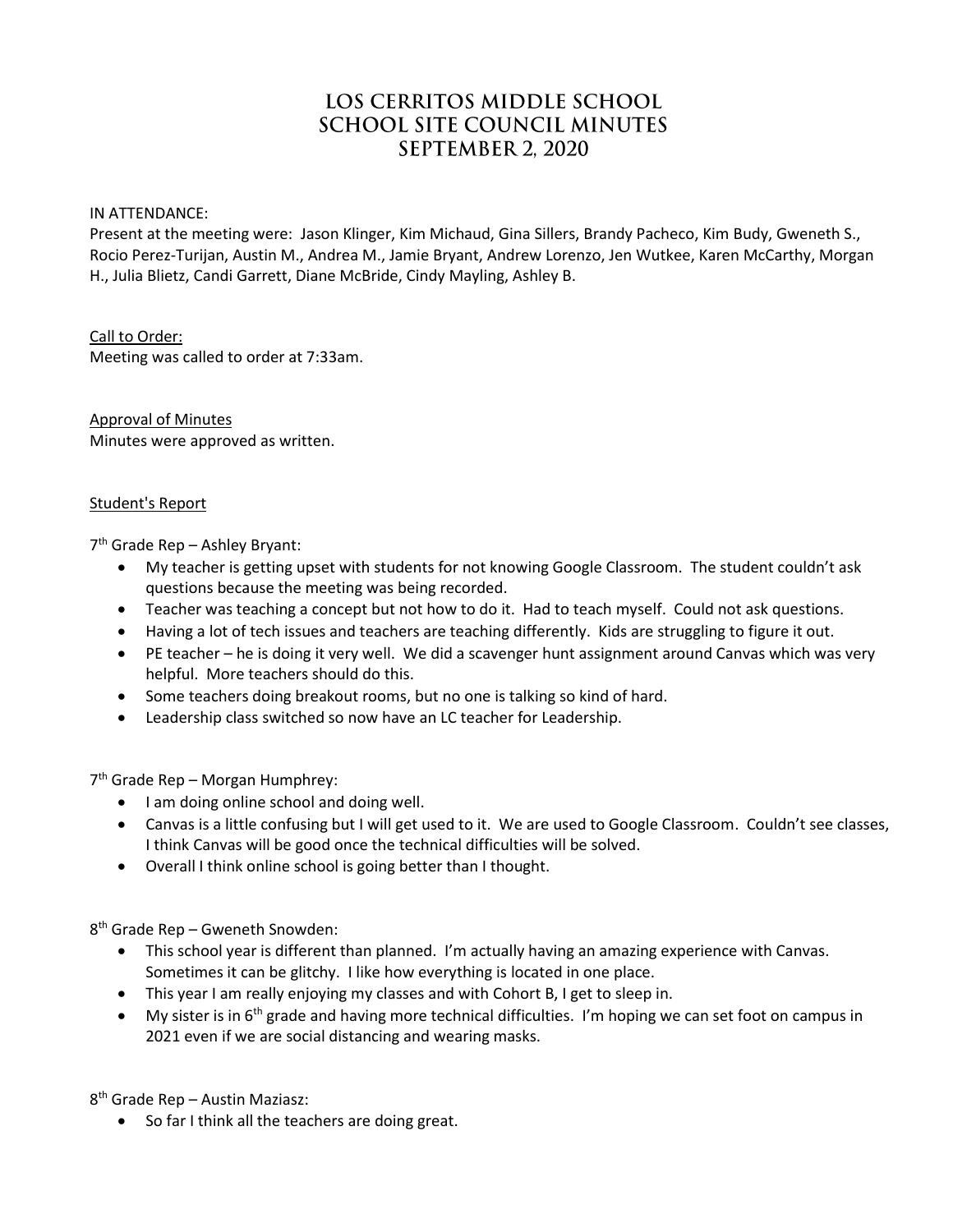- Zooms are 75 minutes long, which is a long time to sit through class. I know that we need in person learning so we can't change that.
- I agree with Gweneth, Canvas is working pretty well.
- I appreciate everyone's hard work.

## Counselor's Report – Karen McCarthy:

- Very busy beginning of the school year. We are working with Cohorts and trying to initially place students between RAM (Remote) and the blended schedule at LC. Trying to work out glitches on that. Our cohorts are not balanced for when we return to school.
- Sending out postcards through the mail to all the kids just to say hello and tell them we are thinking of them.
- Working on a new newsletter for both parents and students. To remind them of all the resources that are available. We set up office hours for students to reach out and make appointments (zoom). Finding the best ways to reach out and be available to our students. There are a lot of social emotional needs at this time. This has not been easy for our kids.
- We were informed that we are another roll DIS providers for some of our special ed kids. New thing for us. Will be time consuming due to legal constraints.
- If any students have any input as to the best ways for counseling to stay in touch. We are trying to be more present for the kids. Open to suggestions.
- Please get the word out to check our website for valuable information.

### DAC Report – Cindy Mayling:

 Have not had a meeting yet. Some schools are just appointing their DAC reps. So no news until usually October.

### SEDAC Report – Andrea Mettel:

- No official meeting has happened yet.
- I've seen at LC is the teachers are very invested, communication is quick. Turnaround time for questions has been supportive and quick.
- Counseling IEP services counselor has reached out and been extremely accommodating.
- Challenges thru SEDAC Reps Frustration among English learnings and sped English learners. Not enough time in essential classes, having 2 periods of English is a struggle for vulnerable groups. No repetition in math. Hard to learn.
- Support during afternoon reinforcement time there is no support and these groups need the support.
- If a lesson is taught in Cohort A the reinforcement assignment would like it posted immediately, not later in afternoon.
- Teachers have been supportive.

### GATE Report – Julia Blietz:

- Having our first meeting this Friday at 9:15 am via zoom.
- Excited to work with Mrs. Bartlett as our GATE facilitator for Los Cerritos.

### ELAC/DELAC Report – Rocio Perez-Turijan/Brandy Pacheco:

• No new schedule on DELAC/ELAC meetings.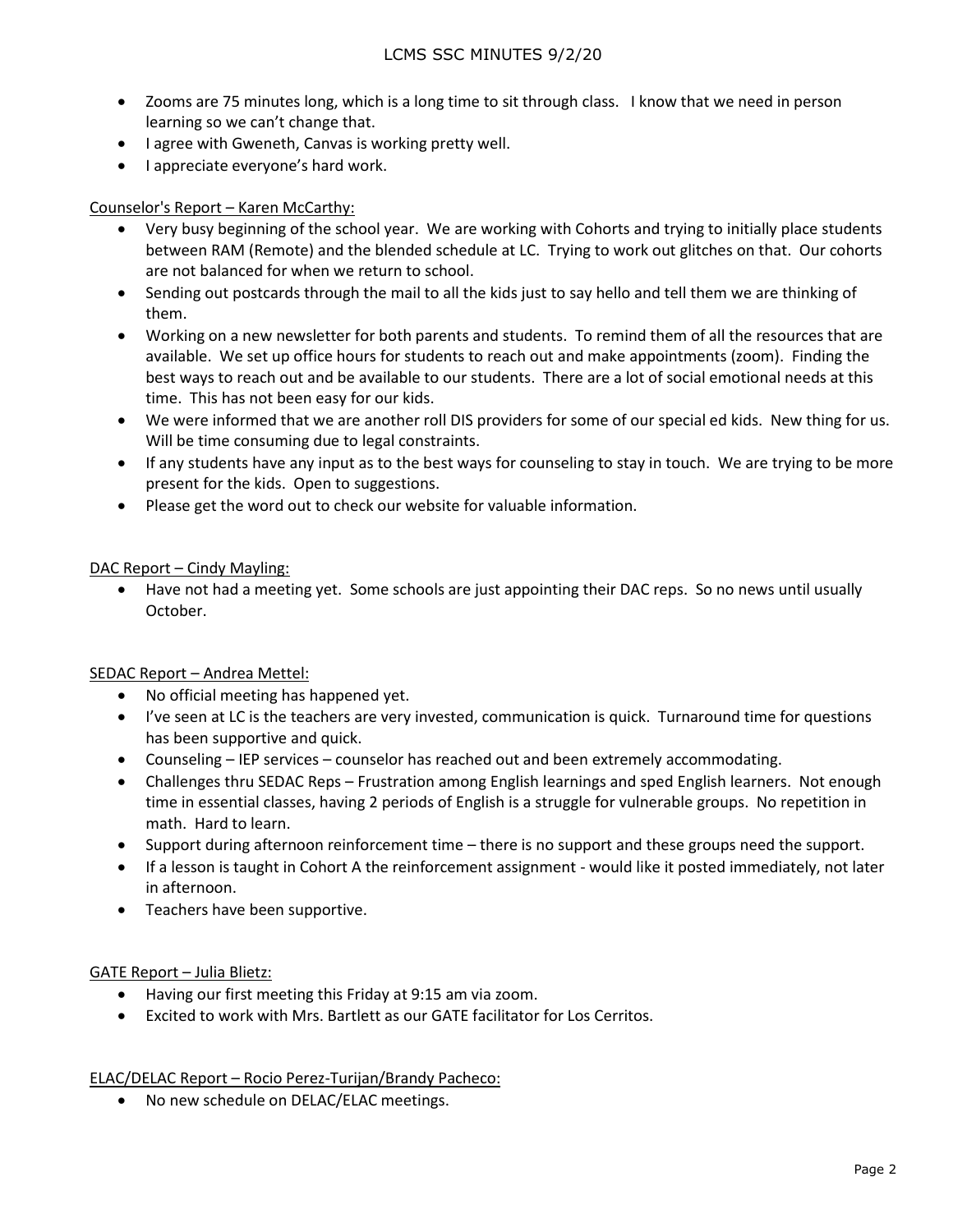# LCMS SSC MINUTES 9/2/20

 Brandy - ELAC – we are working on scheduling DELAC meetings. Talking about having training sessions for parents. Carmen and Brenda have been assisting parents to help them navigate because technology has been difficult for students and parents. That is in the works now.

## PSTA Report – Julia Blietz:

- We lowered our fundraising threshold for this year due to the pandemic. Happy to report that during orientation, we already met it.
- Goal this year is to make sure our PTSA board for this year and next year is not left in dire straits. Have about 60% of the members this year compared to last year. Encourage people to join.
- Sold LC face masks as a new fundraiser. Will be selling them through PTSA website very shortly. Membership and donations are even more vital at this time.
- PTSA will have more restaurant nights to support local business. Creative with fundraising.

## Boys & Girls Club Report – Andrew Lorenzo:

- Club is full right now. We currently have about 15 Los Cerritos students. We are practicing social distancing. All enrichments rooms are now classrooms. Kids wearing mask using classrooms throughout the day.
- We are all learning how to support the students with this new way of learning.
- If teachers do not provide extra activities, we step in to provide extra support.
- Everyone is learning everyone's schedules. Kids are separated in different age groups. Big learning curve for everyone.
- Teachers contact us for students that need extra help.
- Karen M. asked if we can we contact B&G Club if we have kids struggling. Andrew replied yes please do.

### Principal's Report – Jason Klinger:

- Single School Plan currently do not have any data, no testing completed last year. Figure out internally how to get data points.
- Mrs. Michaud will bring forth our safety plan for a vote next meeting.
- **•** Enrollment right now is 840 students last year it was 965. Lost  $8<sup>th</sup>$  graders and small  $6<sup>th</sup>$  grade class.
- Blended vs Remote debate 604 families chose to be blended, all LC teachers. The class size is between 30 – 33 students. PE classes have about 40-50 students.
- Challenges in cohort balancing. Gave 55 sections to remote school. Tighter with movement in our school. At trimester – if kids want to return, how do we do that. Need to add teachers to bring students back.
- If teachers choose to record a lesson strict rules on privacy, not allowed to record your visual and anything a student says. Teacher has to keep the video quiet and therefore no questions can be asked. If having issues with remote teachers – please reach out to me.
- Created a remote master schedule got 1060 students who are remote across all middle schools. Over 93 teachers who are on remote schedule.
- Working hard on the return for students. We measured hallways to see if students can go both ways in hallway, not enough room – halls will need to be one way – stairwells will be one way. 500 individual floor stickers with arrows – when you walk in it will look different.
- No lockers will be used, students will use backpacks. Communication to parents regarding screening and lunch. Hand sanitizers have been installed inside. Bag urinals and handwashing stations because not 6 ft apart.
- When we reopen will be ready to go to keep students safe.
- Questions
	- o Gweneth will there be a safety video or do we just figure it out?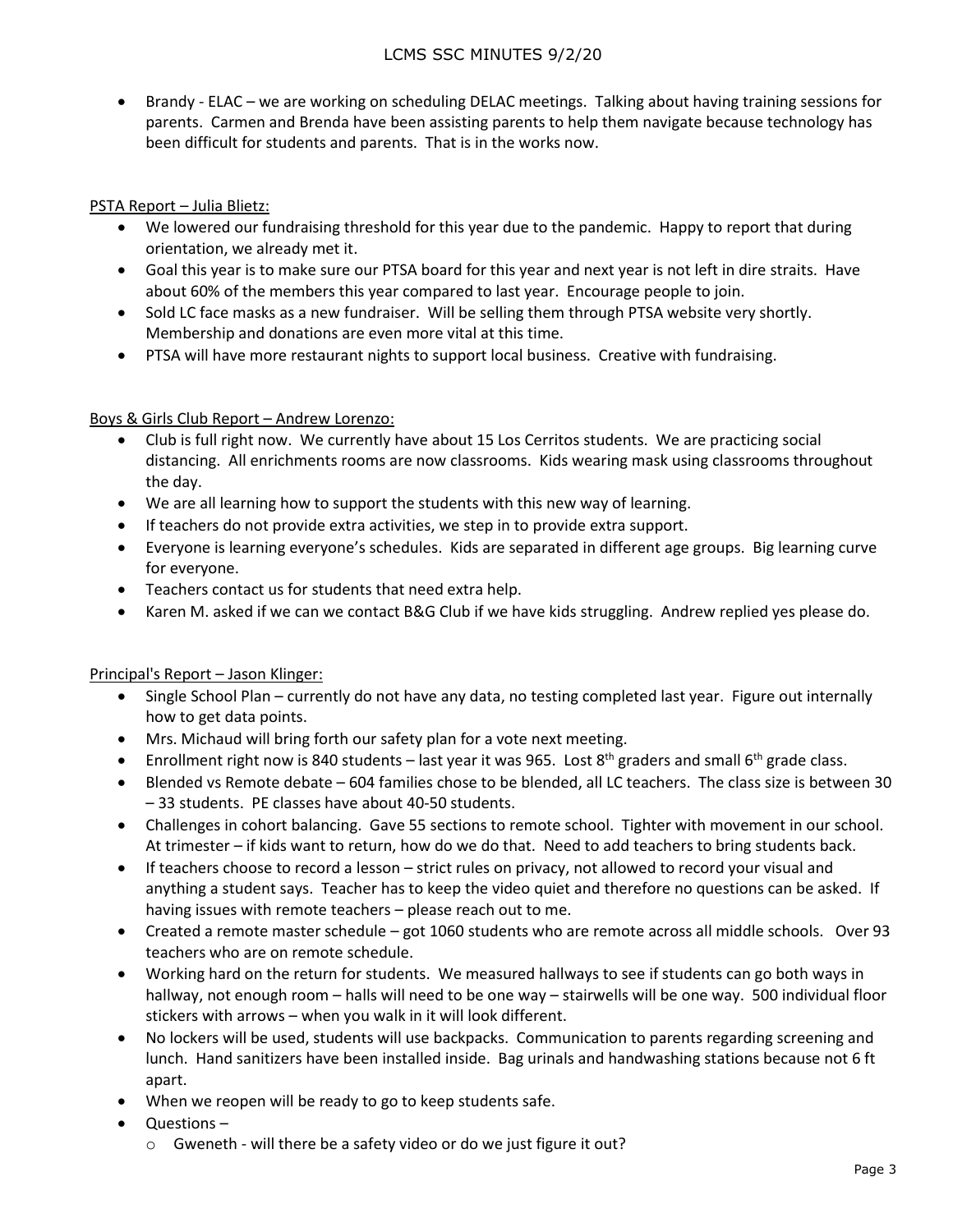- Yes, Leopard will make a video to help students navigate the halls and where to go.
- o Andrea has there been discussion for vulnerable groups coming back early? Waiver is not needed per Ventura guidelines.
	- No guidance yet would love to bring them on campus as quickly as we can.
- **Back to School Night will be Sept 10<sup>th</sup> all virtual detailed directions will send to families on Monday.** Access Zoom accounts thru student canvas accounts. Wondering about teacher's videotaping so parents who can't attend can watch.
- Challenges this year rolling out new platform Canvas issues with Q and Canvas talking to each other.
- Two to three days calls coming in to help students/parents get on to zoom.
- Glitch with Chromebook and zoom. It's a national Chromebook problem. Chrome is working to rectify those issues.
- Look at attendance for student no longer using present and absence now is distance learning present and distance learning absent. If student is absent during their time but complete the work – they will be marked distance learning present. Not a truancy.
- Mrs. Pacheco two new interventions:
	- o Mr. Pyle is doing math help. During per. 1 will be available both morning and afternoon. All grades can log in to get help. Info is on counseling website.
	- o Working with WHS students (LC Alum) their goal was to give back to LC coming in afternoons to help 6<sup>th</sup> graders. Weds afternoon for 6th grade intervention. Getting names of students who can benefit from small group help. Via zoom initially but hopefully be on campus. Running in September.
- Jason we have two vacant parent representative positions for SSC council. Looking forward to having our 2 new reps. Doing  $6<sup>th</sup>$  grade leadership shortly – then we will have  $6<sup>th</sup>$  grade reps.
- Last year goals was to create subcommittee on dress code. With planning for the beginning of the school year, that hasn't happened. We will look at dress code and see if changes need to be made. Anyone on this committee can be involved in that subcommittee.
- Annual notices summer mailers this year 100% digital still have 400 families have not filled out forms.

# Old Business

No old business to report.

# New Business

2020/2021 Board Elections:

- A ballot was created and went out yesterday for vote via Google Docs. Ballot will close on Friday, Sept. 4<sup>th</sup>. Once results come in Jason will verify results with Jamie.
- Michaud discussed the Wednesday Cohort schedule.

Jamie – would love to hear from teachers:

- Jen W students have been awesome. Better in class but I have enjoyed the students and they are being very patient and supportive.
- McBride started with challenges with zoom and everything. I'm thrilled the kids have been troopers with it. Nobody is falling behind and everyone is encouraged. Talk about other classes too. They feel supported.
- Budy 6<sup>th</sup> graders are doing well, most can get on zoom and some are struggling but they are getting into the routine. We are all starting to figure things out.
- Karen M teachers are on Zoom talking for 6 hrs straight and that is crazy but our teachers have gone above and beyond and so impressed by them.
- Jamie Questions in chat about zooms going out -